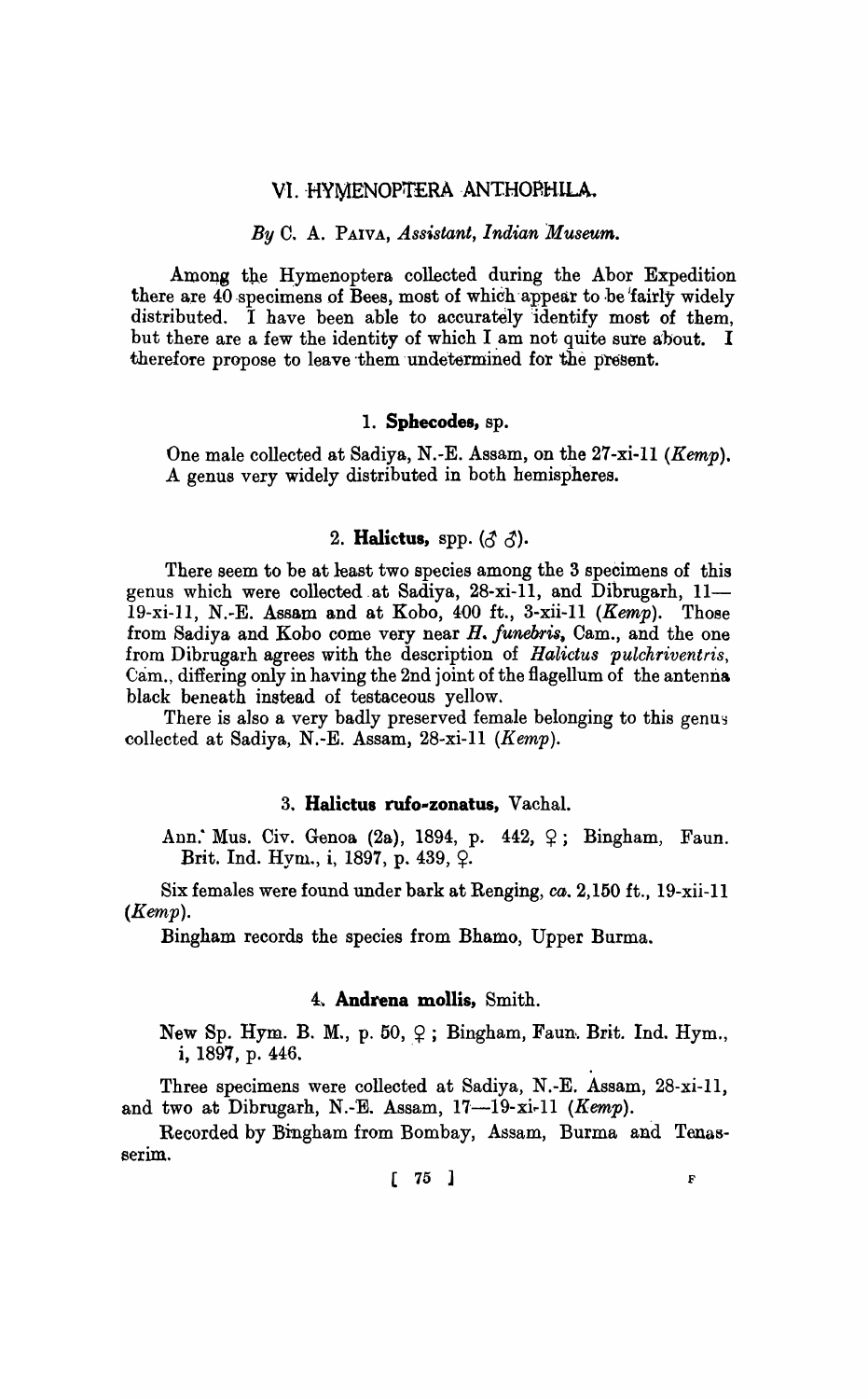Represented in the Indian Museum collection from United Provinces :-Jhansi, 850 ft., 2-viii-05 *(Brunetti).* 

U. Burma :-Rangoon, 12-vi-97 *(Bingham)*.

E. Himalayas :- Sukna, 500 ft., 2-viii-08 (Annandale).

A very variable species.

# 5. Nomia aurifrons, Smith.

Trans. Ent. Soc. London, 1875, p. 43,  $\varphi$ ; Bingham, Faun. Brit. Ind. Hyrn., i, 1897, p. 455 ; Paiva, Rec. Ind. Mus., i, *pt.* i, 1907, p.16.

One specimen from Dibrugarh, N.-E. Assam, 11-19-xi-11 *(Kemp)*. Recorded by Bingham from Bengal, Sylhet, Burma and Tenasserim.

Represented in the Indian Museum collection from Katmandu, Nepal Valley, 4,500 ft., Oct., 1906, and from Nagarkote, Nepal, *ca.* 6,000 ft., Oct., 1906 *(Hodgart)*.

Represented in the Pusa collection from Bihar :---Pusa, Chupra.

#### 6. Nomia terminata, Smith.

Trans. Ent. Soc. London, 1875, p. 56 ; Bingham, Faun. Brit. Ind. Hym., i; 1897, p. 459 ; Paiva, Rec. Ind. Mus., i, pt. i, 1907, p. 16.

Three specimens taken at Kobo, 400 ft., 6-8-xii-11 *(Kemp)*.

Recorded by Bingham from Sikhim, Burma and Tenasserim.

Represented in the Indian Museum collection from Assam:-Margherita.

E. Himalayas :-Sureil, Darjiling district, 5,000 ft., April, 1905 *(Alcock).* 

#### 7. Lithurgus dentipes, Smith.

Cat. i, p. 146,  $\zeta$ ; Horne, Trans. Zool. Soc. Lond., vii, 1872, p. 175; Bingham, Faun. Brit. Ind. Hym., i, 1897, p. 470.

One specimen from Sadiya, N.-E. Assam, 27-xi-11 *(Kemp)*.

Recorded by Bingham from Sikhim ; Manipuri, N.-W P. *(Horne) ;*  Tenasserim and New Holland (Smith).

Not previously represented in the Indian Museum collection.

Represented in the Pusa collection from Bihar :- Pusa, Chupra.

### 8. Ceratina hieroglyphica, Smith.

Cat. ii, 226,  $\varphi$   $\zeta$ ; ? *Ceratina flavopicta*, Morawitz (nec Smith), Hor. Soc. Ent. Ross., xxiv, 1890, p. 356. *Oeratina hieroglyphica,*  Bingham, Faun. Brit. Ind. Hym., i, 1897, p. 503, pI. iv, fig. 3 ; Rec. Ind. Mus., ii, 1908, p. 365.

One specimen from Sadiya, N.-E. Assam, 28-xi-11 (Kemp).

Bingham records it from Mussoorie, Dehra, Barackpore, Sikhim, Bangalore, Assam, Burma and Tenasserim extending into China and the Malayan region.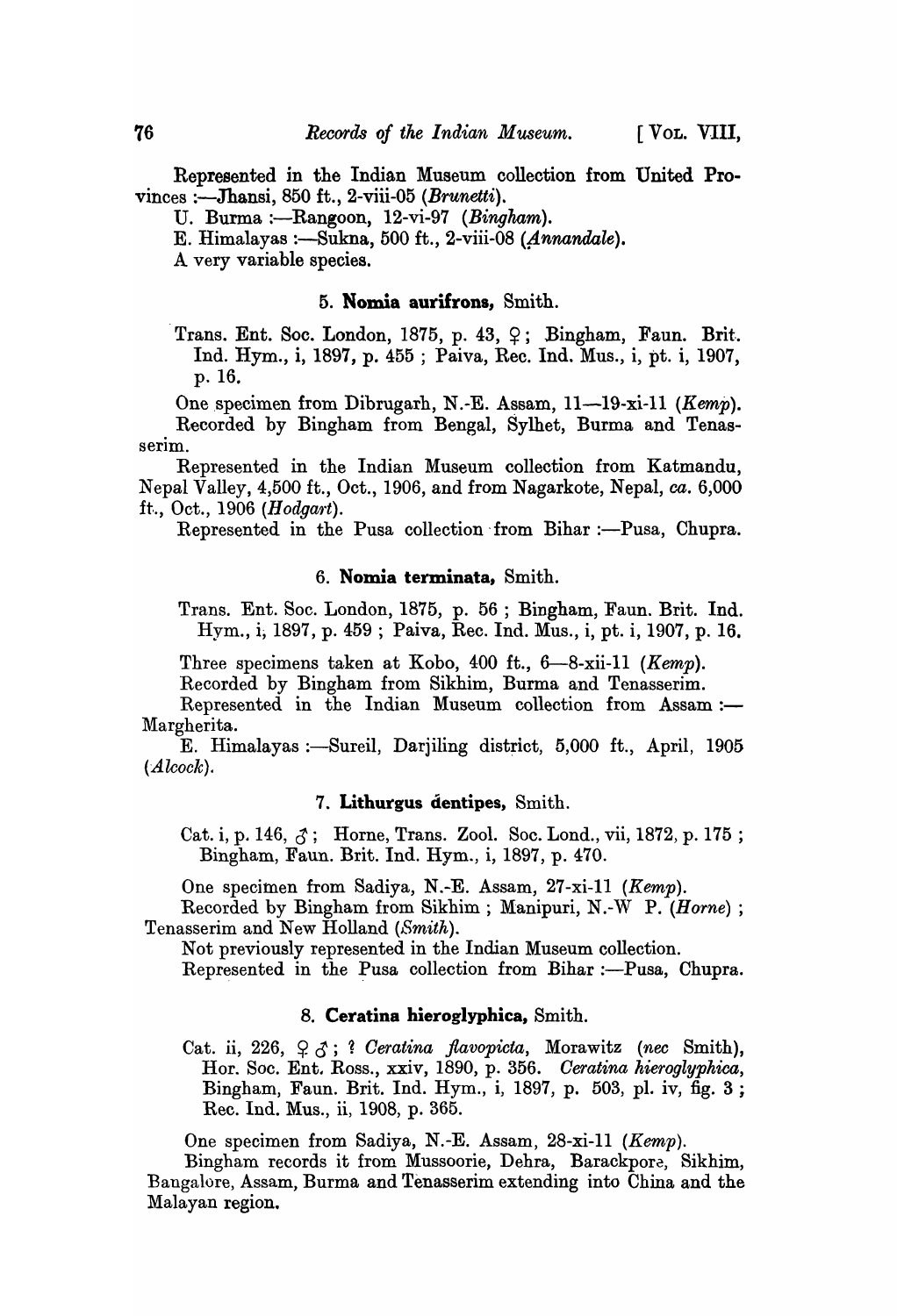Represented in the Indian Museum collection from Kashmir 8,000 -9,000 ft.

W. Himalayas: - Mussoorie, *ca.* 7,000 ft., 20-26-v-05 *(Brunetti)*. Bihar :-Barh *(Burkill)*.

Bengal :- Calcutta, Khulna, 10-iii-07 *(Caunter)*.

Assam :- Sadiya and Margherita.

Borneo :-10 miles south of Kuching, Sarawak, 24-vi-10  $(C, W)$ . *Beebe).* 

Represented in the Pusa collection from Bihar :- Pusa, Chupra, Daulatpur, Darbhanga.

W. Himalayas :- Mussoorie, 7,000 ft.

Bombay :- Kanara, Belgaum, 2,500 ft.

# 9. **Crocisa emarginata,** LepeL

Lepeletier, Hym., ii, p. 449,  $\varphi$   $\beta$ ; Smith, Cat. Hym. Ins. B.M. ii, p. 277.; Journ. Linn. Soc., xi, 1876, p. 390. *Grocisa decora,*  Smith, Trans. Ent. Soc. London, n. s., ii, 1852, p. 41, 9. *Crocisa elegans,* Smith *(nec* Moscary), New species Hym. B. M., p. 107, <sup>9</sup>. *Crocisa emarginata*, Bingham, Faun. Brit. Ind. Hym., i, 1897, p. 517 ; Proc. Zool. Soc. London, 1896, p. 454 ; Paiva, Rec. Ind. Mus., i, 1907, p. 16.

One specimen from Dibrugarh, N.-E. Assam, 19-xi-ll *(Kemp).*  Recorded by Bingham from Sikkim, Calcutta, Bombay, Malabar, Ceylon, Pundaloya *(Green's coll.)*, Burma and Tenasserim; on the west extending to South Africa, on the east to China and the Malay Archipelago.

Represented in the Indian Museum collection from Bombay :-- Poona Ghats.

United Provinces :- Lucknow.

Bengal :- On the road from Magra to Trebeni, Hooghly district, 31-vii-09 *(Mus. collr.)* ; Basanti Forest Station, Sunderbuns, L. Bengal, 16-xi-09 *(Jenkins)* ; Calcutta, 7-xi-06 *(Brunetti),* 9-vi-09 *(Mus. collr.).* 

Nepal :-Soondrijal, Nepal Valley, 1906 *(Hodgart)*.

Assam :-Sibsagar ; Margherita ; Naga Hills.

S. India :-Bangalore ; Oorgaum, *ca.* 2,500 ft., 20-x-lO *(Mus. collr.).* 

U. Burma :- Between Tengueh and Tali Fu, Yunnan, W. China, *1909-10* (J. *Goggin Brown).* 

L. Burma :- Moulmein ; Mergul; Tenasserim.

Ceylon: Kandy, vi-lO.

Malay Archipelago :- Sinkep I.

Malay Peninsula :- Perak.

Represented in the Pusa collection from S. India :- Naduvatam, 7,000 ft., Nilgiris.

Bengal :- Madhyapara, Dacca district. Bombay :- Belgaum,  $2,500$  ft.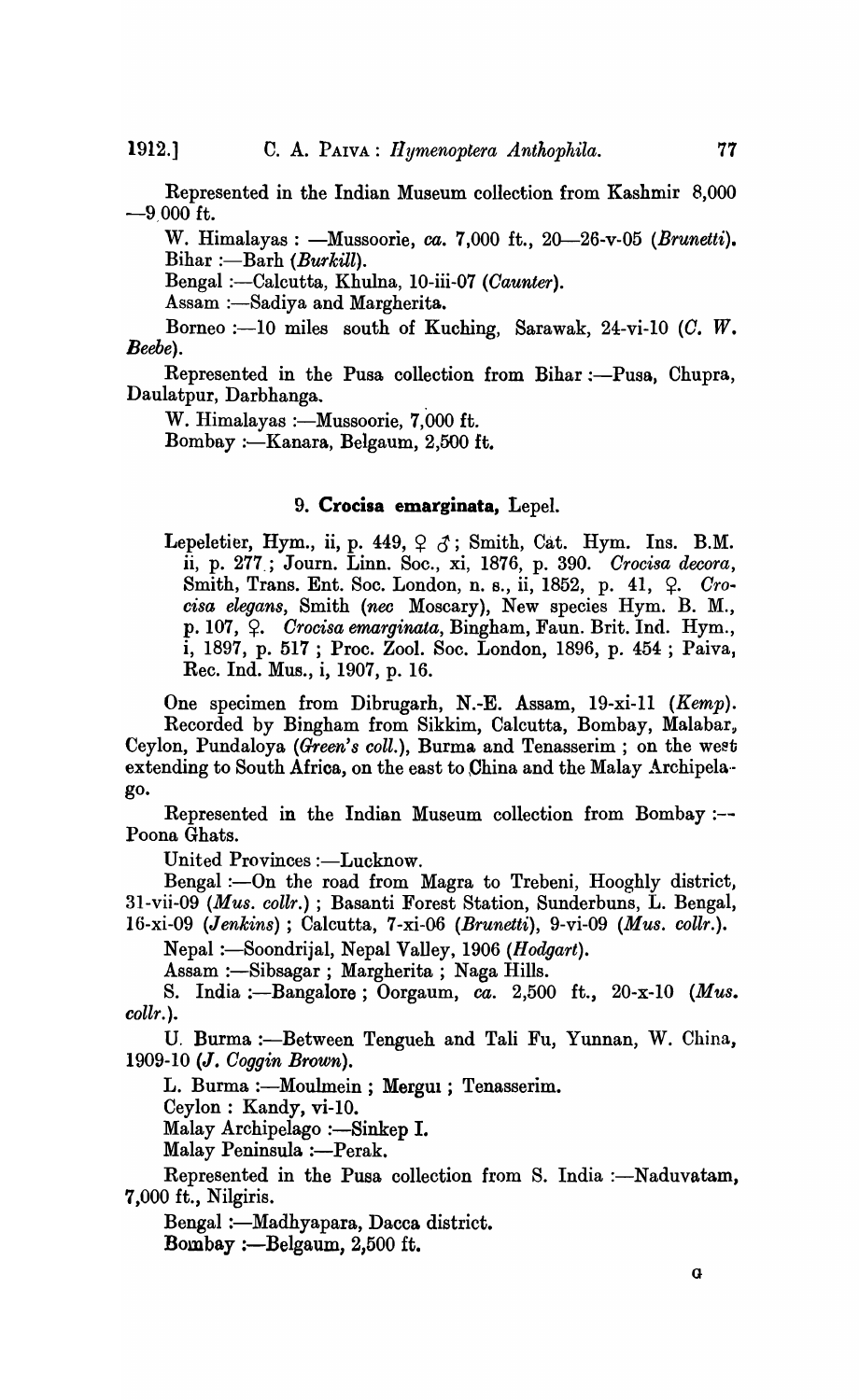# 10. Habropoda fulvipes, Cam.

Cameron, Ann. Mag. Nat. Rist., xiii (7th series), 1904, p. 211.

One specimen in very good condition baken in a jungle path, Sadiya, N.-E. Assam, 23-xi-11 *(Kemp).* 

Originally described from Khasi Hills *(Rothney coll.)*.

Not previously represented in the Indian Musuem collection.

### 11. Anthophora zonata, Linn.

*Apis zonata,* Linn. Syat. Nat. (ed. 10), i, p. ~76. *Anthophora*   $Subcaerulea, \text{ Lepel., Hym., ii, p. 30, \frac{1}{2} \delta$ . *Anthophora zonata*, Bingham, Proc, Zool. Soc. Lond., 1896, p. 455; Faun. Brit. Ind. Hyrn., i, 1897, p. 527 ; Paiva, Rec. Ind. Mus. i, 1907, p. 16.

One specimen from Sadiya, N.-E. Assam, 23-xi-l1 (Kemp).

Recorded by Bingham from all over India, Burma, Tenasserim, and Ceylon, extending through the Malay regions to Australia.

Represented in the Indian Museum from W. Himalayas :- Mussoorie, *ca.* 7,000 ft., 20-24-vi-05 *(Brunetti);* Almora, Kumaon, *ca.*  0,500 ft., 15-vii-ll (Paiva); Kalka, base of Simla Hills, alt. 2,400 ft., 18-vii-l1 *(Mus. collr.).* 

United Provinces :- Dehra Dun base of W. Himalayas; Kaladhunji, Naini Tal district (plains) 20-iv-09 *(Mus. collr.);* Meerut, 25-iv-05 *(Brunetti).* 

E. Himalayas :—Sikhim ; Siliguri, base of E. Himalayas.

Bihar :-Rajmahal, 5-vii-09 *(Annandale)*; Barh *(Burkill).* 

Chota Nagpur :—Paresnath  $4,300-4,400$  ft., 15-iv-09 *(Annandale)*. Bengal :- Murshidabad; Calcutta, 23-iv-07, 27-v-09, 9-vi-09; Netrakona, Mymensingh district, 4-x-09 *(Bagchi).* 

Assam :- Margherita; Sadiya; Naga Hills; Sibsagar; Mazbat, Mangaldai district, 11-15-ix-10 *(Kemp)*.

Burma :- Tenasserim Valley.

Madras :—Gopkuda I., Lake Chilka, Ganjam, N.-E. Madras, 7—15viii-07 ; S. end of Lake Chilka, N.-E. Madras, 4-iii-10 *(Annandale)*.

S. India :--Bangalore; Shasthancottah, 12 miles N.-N.-E. of Quilon; Trivandrum, 6-xi-08 *(Annandale);* Ayasamtengi, S. end of Lake Kayankulum, Travancore, 6-xi-08; Maddathoray, W. base of W. Ghats, Travancore, 17-xi-08 *(Annandale)*; Trivandrum, August, 1903, November, 1890.

Ceylon :- Peradeniya, 10-vii-10, 24-v-10, June, 1910.

Malay Peninsula :- Perak.

Represented in the Pusa collection from Bihar :--Pusa, Chupra. Orissa :- Cuttack.

Central Provinces :- Bilaspur.

 $Bombay := Matheran, 2,500$  ft.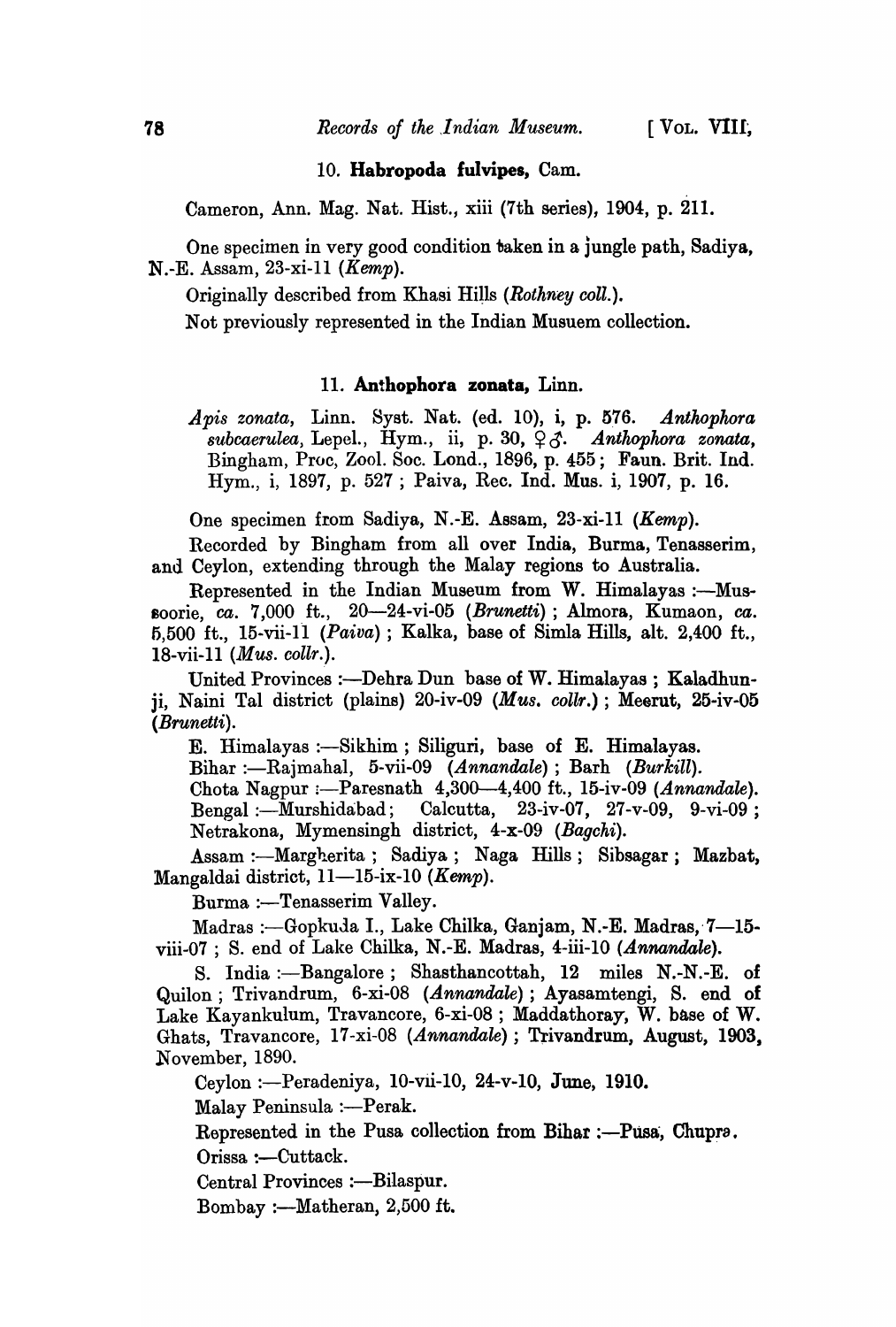#### 12. **Xylocopa latipes** (Drury).

*Apis latipes,* Drury, Ill. Exot. Insects, ii, pI. 48, fig. 2. *Xylocopa lalipes,* Fab., Syst. Piez., p. 337 ; Smith, Cat., ii, p. 353 ; Trans. Ent. Soc. Lond., 1874, p. 267 ; Bingham, Proc, Zool, Soc. Lond., 1896, p. 456; Faun. Brit. Ind. Hym., i, 1897, p. 536, pl. iv, fig. 7; Cameron, Faun. and Geo. MaId. and Lacc. Arch., vol. i, Hym., 1900-1903, p. 62.

One specimen from Sadiya, N.-E. Assam,  $27$ -xii-11 (Kemp).

Recorded by Bingham from Sikhim, Barrackpore, Kumaon, Terai, Central India, Malabar, Coonoor, Assam, Burma, Tenasserim extending to China and the Malayan region.

Cameron records it from Mamaduwari, Mahlos Atoll, Maldives.

Represented in the Indian Museum from E. Himalayas :- Sikkim ; Tindharia, 2,820 ft. *(Richardson).* 

United Provinces :- Saharanpur.

Chota Nagpur :- Ranchi.

Bengal :-Murshidabad ; Calcutta.

Assam :-Shillong; Margherita; Naga Hills; Sibsagar; Mazbat, Mangaldai district,  $11-15-x-09$  (*Kemp*).

Burma :- Tenasserim ; Tavoy ; Mergui.

S. India :- Bangalore; Trivandrum; Travancore; S. Malabar.

 $Ceylon :=$  $Colombo, 25-vi-4.$ 

Malay Archipelago : $-Sinkep I$ .

Malay Peninsula :---Perak ; Johore.

Borneo :- Kapit, Sarawak, 21-vii-10 *(Beebe)* ; Sandakan.

Represented in the Pusa collection from Assam :- Naharkatia : Nangpoh, 3,000 ft. to 5,000 ft., Khasi hills.

## 13. **Xyiocopa collaris,** Lep.

Lepeletier, Hym., ii, p. 189,  $\varphi$ ; Smith, Cat., ii, p. 353; Journ. Linn. Soc., xi, p. 393; Trans. Ent. Soc. Lond., 1874, p. 270.  $Xylocopa$  dejeanii, Lepel., Hym., ii, p. 209,  $\zeta$ ; Smith, Cat. Hyrn. Insects B.M., ii, p. 357 ; Journ. Linn. Soc., xi, p. 394. *Xylocopa collaris,* Bingham, Proc. Zoo!. Soc. Lond., 1896, p. 456 ; Faun. Brit. Ind. Hyrn., i, p. 543.

Seven females and two males from,Yembung, 1,100 ft., taken on the 14-i-12, boring into rotten wood, and another taken at Rotung, 1,400 ft. in rotten wood on  $23$ -xii-11 (Kemp).

Recorded by Bingham from Sikhim, Allahabad, Kumaon, Burma, Tenasserim, Ceylon (Pundaloya), extending into the Malay region and Siam.

Represented in the Indian Museum collection from Tibet *(Moller).*  W. Himalayas :- Simla.

E. Himalayas :- Sikhim.

Assam :- Naga Hills; Sibsagar; Sadiya; Margherita.

Burma :--Mergui ; Upper Tenasserim.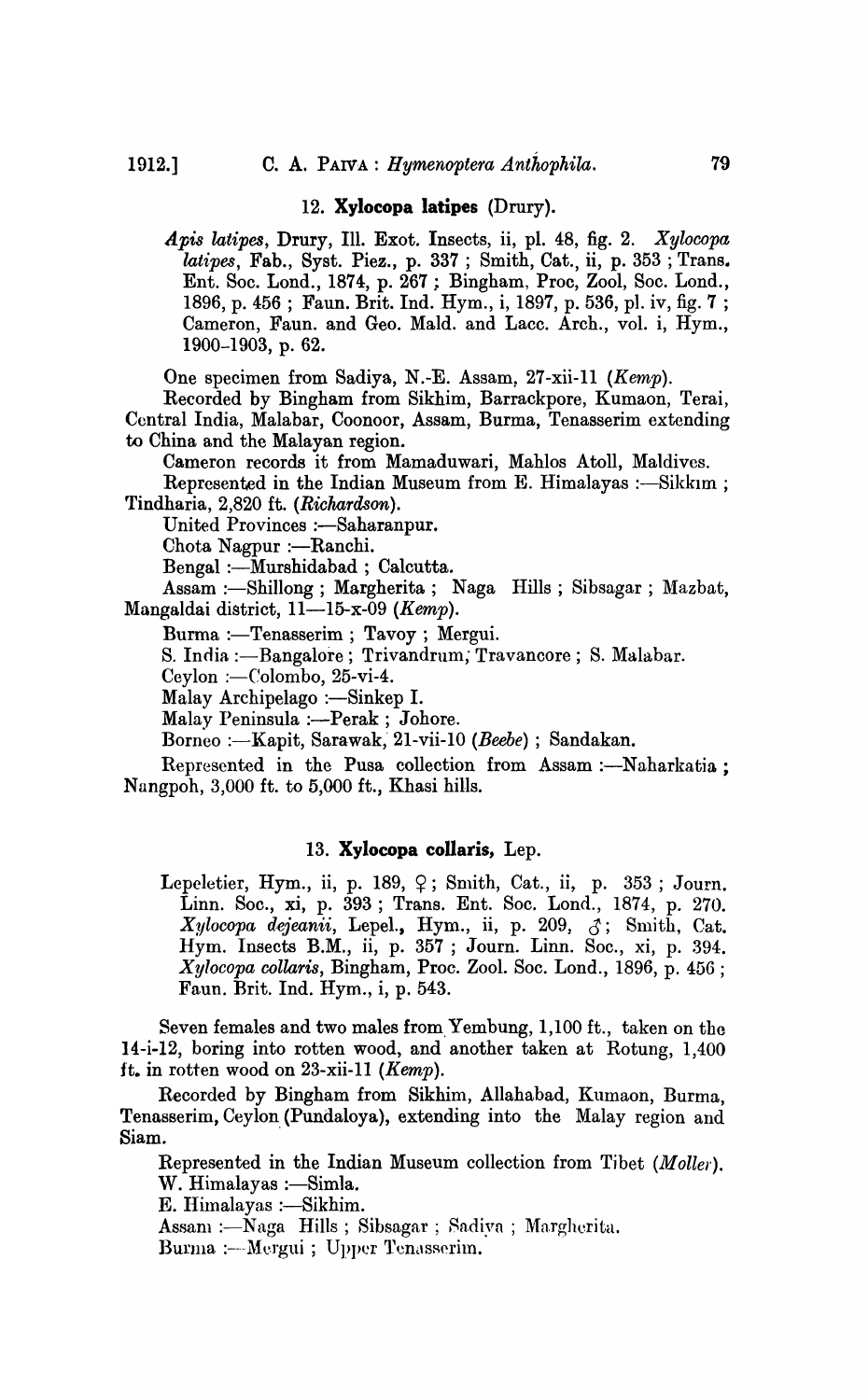S. India :-Trivandrum, Feb., 1893. Malay Peninsula :- Johore. Represented in the Pusa collection from Bengal :- Buxa Duars.

# 14. **Bombus orientalis,** Smith.

Cat. ii, p. 402,  $\varphi$ . *Bombus buccinatoris*, Sm., New Sp. Hym. Ins. B.M., p. 132,~. 1 *Bombus simulus,* Grib., Bull. Ent. Soc. Ital., xxiii, 1891, p. 114, Q. *Bombus crientalis*, Bingham, Faun. Brit. Ind. Hym., i, 1897, p. 555, pl. iv, fig. 9; Paiva, Rec. Ind. Mus., i, 1907, p. 17.

Two specimens from Rotung, 1,400 ft., 26-27-xii-11, one from near Renging, 1,500 ft., 19-xii-l1, and one from Sirpo, *ca.* 1,300 ft., March, 1912 *(Kemp).* 

The specimens vary very much in size, the smallest is 12 mm., the next 15 mm. and the largest 26 mm. in. length.

Recorded by Bingham from Sikhim, Kunawar. "One of the commonest species about Darjiling " *(Bingham)*.

Represented in the Indian Museum collection from Nepal :--Katmandu, Nepal Valley, 4,500 ft., Oct., 1906; Soondrijal, Nepal Valley; Chitlong, little Nepal Valley; Chandragiri, *ca.* 8,000 ft., Oct., 1906 *(R. H odgart).* 

E. Himalayas :—Sikhim ; Kurseong,  $4,700-5,000$  ft.,  $22, 24$ , 25-vi-lO, 5, 7, 9-ix-09 *(Annandale);* 6,000 ft., 13-x-09 (D' *Abreau) ;*  Gumti, Darjiling district, *ca.* 4,000 ft., vii-II *(Gravely).* 

Assam :—Cheera Puuji, Khasi Hills (*Warren*).

W. Himalayas:—Kanaul, British Garhwal, 18-x-07 *(Mus. collr.)*. Represented in the Pusa collection from  $E$ . Himalayas --Phoobsering, Lebong, Darjiling district.

It might be useful to note that each of the species *Bombus orientalis* and B. *haemorrhoidalis,* which to the casual observer would appear alike, has its range of distribution quite distinct. B. *orientalis,* though recorded so far west as Kanaul in British Garhwal, is not met with in any of the western ranges of the Himalayas. It is found as far west as the western borders of Nepal and probably in some of the Kumaon Hills where the two species may meet. B. haemorrhoidalis, though described from Chusan in the hills of North China, has not yet been found in any Indian locality to the east of the Kumaon Hills. I found it in fairly large numbers in Almora, visiting roses.

# 15. **Apia dorsata,** Fab.

Fabricius, Ent. Syst., ii, p. 328; Syst. Piez., 370; Smith, Catii, p. 415; Journ. Linn. Soc., xi 1876, p. 396; Horne, Trans. Zool. Soc. Lond., vii, p. 181, pl. 22, fig. 3; Lep., Hym., i, p. 405, ~. *A pis testaeea,* Sm., J ourn. Linn. Soc., ii, 1858, p. 49. *Apia zonata)* Sm. *(nee* Guer.), Journ. Linn. Soc., iii, 1859, p. 8. *Apia*  dorsata, Bingham, Proc. Zool. Soc. Lond., 1896, p. 457; Faun.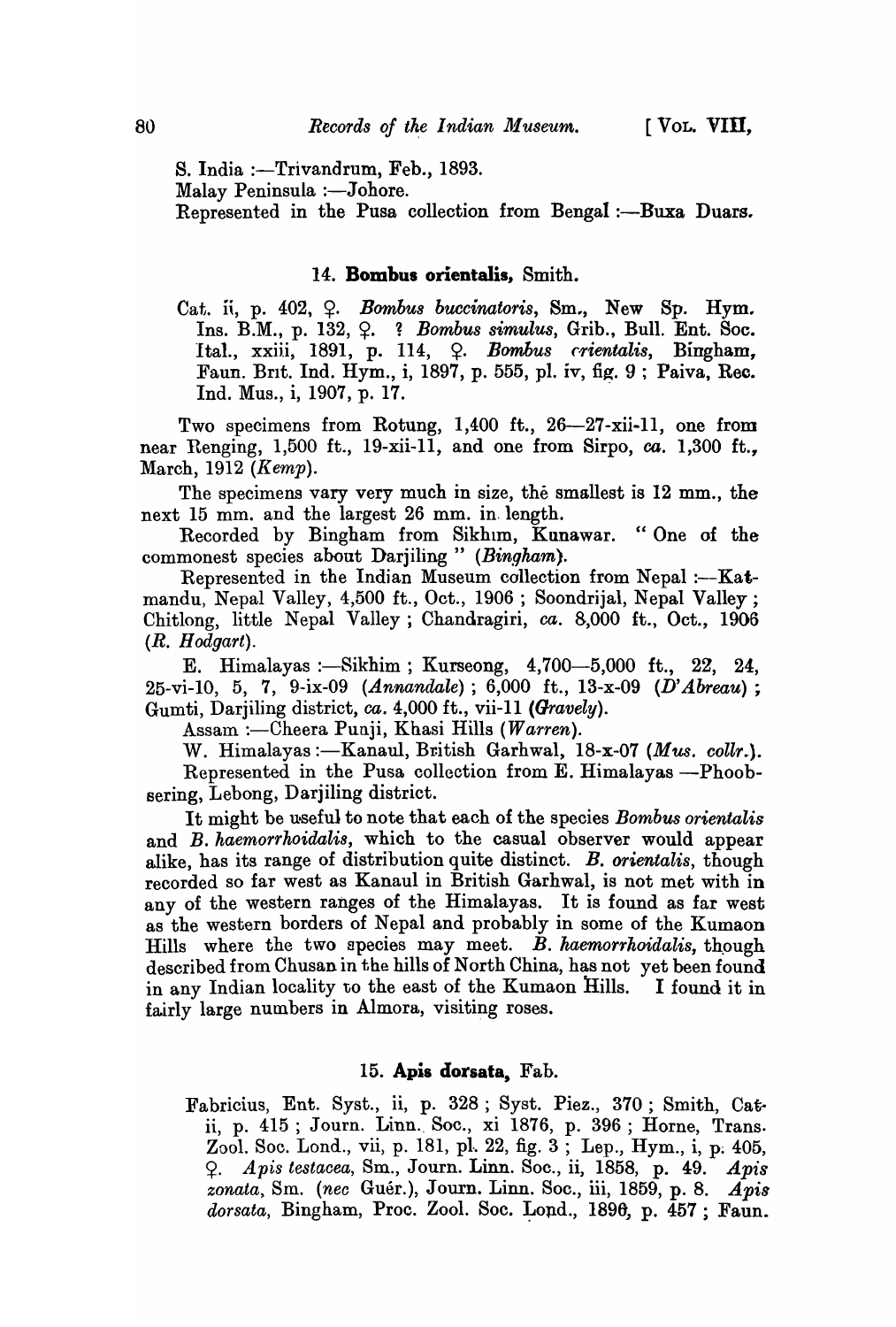Brit. Ind. Hyrn., i, 1897, p. 557, pI. iv, fig. 11 ; Paiva, Rec. Ind. Mus., i, p. 17, 1907.

One specimen from Dibrugarh, N.-E. Assam, 17-19-xi-11 *(Kemp)*. Recorded by Bingham from throughout India, Burma, Tenasserim, Ceylon, extending into China and the Malayan region to Java.

Represented in the Indian Museum collection from W. Himalayas :-Mussoorie, *ca.* 7,000 ft., 12-viii-05 *(Brunetti)* ; Kumaon; Simla, 7,000 ft., 7 -v-10 *(Annandale).* 

United Provinces :- Dehra Dun, base of W. Himalayas; Dhikala, Naini Tal district, 22-iv-08; Boxar, Naini Tal district, 19-iv-08, Gularbojh, Naini Tal district, 17-20-iv-08 ; Bareilly 15-22-iii-07 ; Lucknow, 5-xi-07 ; Meerut, 8-14-iii-07; Kaira, base of W. Himalayas, Naini Tal district, 24-iii-lO; Bhogpur, Bijnor district, 2-iii-IO ; Amangarh, Bijnor district, 24-ii-IO *(Mus. collr.).* 

Nepal frontier :- Thamaspur, 18-20-ii-08 *(Mus. collr.)*.

E. Himalayas :- Sikhim.

Chota Nagpur :-Paresnath, 4,400 ft., ll-iv-09 *(Annandale).*  Bengal :-Murshidabad; Calcutta, 20-iii-08 *(Annandale).* 

Assam :- Naga Hills; Sibsagar; Shillong; Margherita; Maztat, Mangaldai district, 11-15-x-10 *(Kemp)*; Lushai Hills, 3,600 ft., 7-vi-04 *(E. C. MacLeod).* 

Burma :-Base of Dawna Hills, 2-iii 08 (Annandale).

Bombay :--Belgaum.

Malay Archipelago :- Sinkep I.

Represented in the Pusa collection from Punjab :- Lahore ; Wazirabad; Jamoo.

Central Provinces :--Bula ; Hoshangabad; Itarsi.

 $Bihar := Chupra.$ 

,,

Bengal :- Rangpore.

# REFERENCES.

Bingham, C. T., 1896.<sup>-"</sup> A contribution to the knowledge of the Hymenopterous Fauna of Ceylon."-Proceedings of the Zoological Society of London.

- 1897.-Fauna of British India including Ceylon and Burma, Hymenoptera, vol. i (Wasps and Bees).
- ,, 1908.-" Aculeate Hymenoptera in the Indian Museum, I."-Records of the Indian Museum, vol. ii, Calcutta.

Cameron, P., 1900-1903.--Fauna and Geography of the Maldive and Laccadive Archipelago, vol. i, Hymenoptera.

,, 1904.<sup>"</sup> Descriptions of new species of 'Aculeate' and Parasitic Hymenoptera from Northern India."-Annals and Magazine of Natural History, vol. xiii, 7th series, London..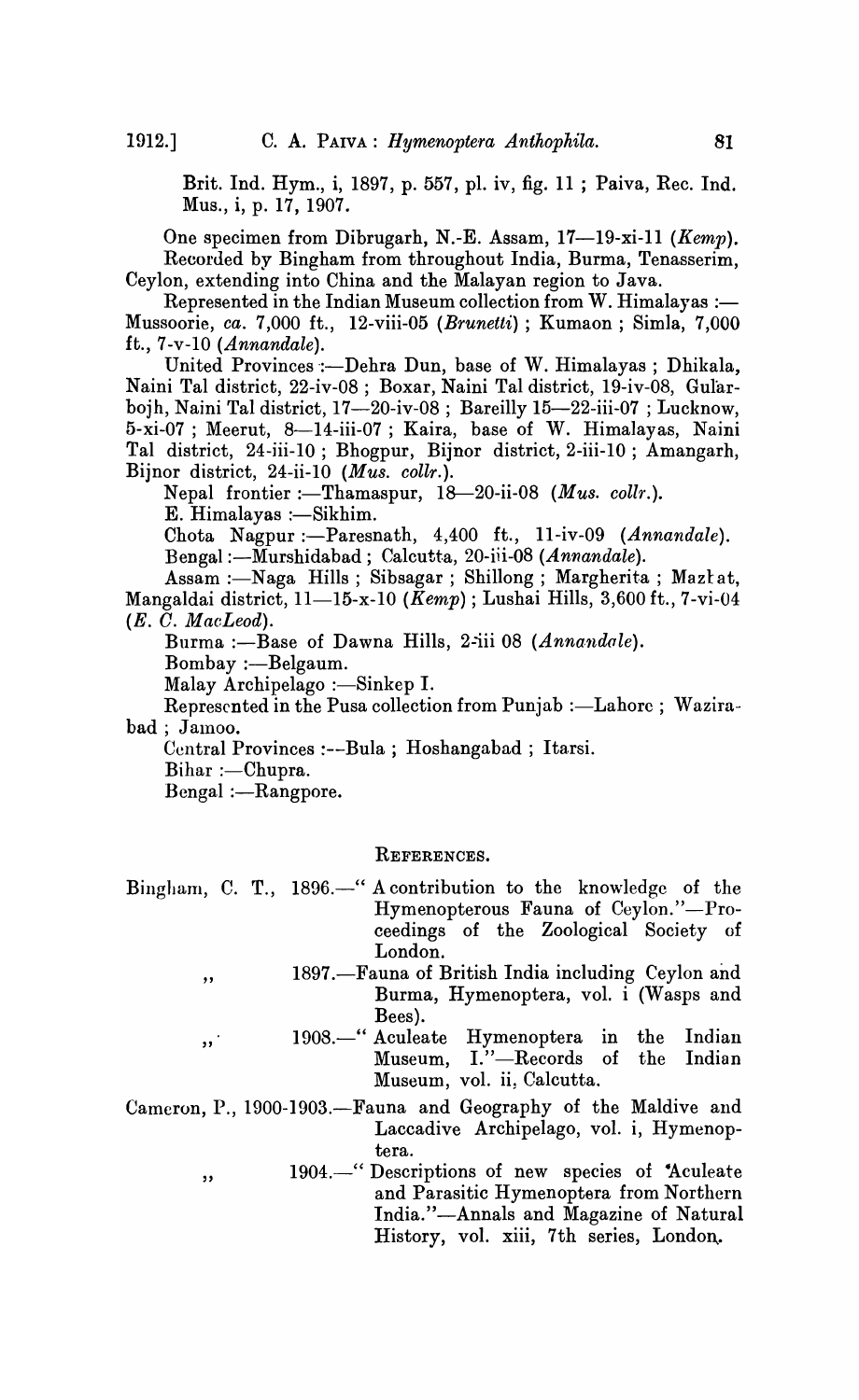Drury, D., 1770-82.--Illustrations of Natural History, etc. Exotic Insects, London. Fabricius, J. C., 1804.-Systema Piezatorum, Brunswick. Gribodo, G., 1891.-" Sopra alcune specie nouve o poco conoscuite di Imenotteri Antofili."-Bulletino della Societa entomologica Italiana, Florence. 1872.-" Notes on the habits of some Hymenopterous Horne, C., Insects from the North-West Provinces of India."-Transactions of the Zoological Society of London, vol. vii. Lepeletier, A. L., 1841-46-Histoire naturelle des Insectes Hyménopteres, 4 vols., Paris. Linné, C., 1758.-Systema Naturae, Ed. x, Stockholm. Morawitz, F. 1890.-" Hymenoptera Aculeata from China and Mongolia."-Horae Societatis Entomologicae Rossicae, St. Petersburg. 1907.---" Records of Hemiptera and Hymenoptera from Paiva, C. A., the Himalayas."-Records of the Indian Museum, vol. i. Smith, F., 1852.<sup>-"</sup> Descriptions of some new and apparently undescribed species of Hymenopterous Insects from North China, collected by Robert Fortune."-Transactions of the Entomological Society of London, vol. ii, new serIes. 1853-54.—Catalogue of Hymenopterous Insects in the  $\mathbf{z}$ collection of the British Museum, London. 1858.-" Catalogue of the Hymenopterous Insects " collected at Sarawak, Borneo, Mount Ophir, Malacca and at Singapore, by A. R. Wallace."-Journal of the Proceedings of the Linnean Society, vol. ii, London. 1859-·" Catalogue of Hymenopterous Insects collected " at Celebes, by Mr. A. R. Wallace."-Journal of the Proceedings of the Linnean Society, vol. iii, London. 1874.<sup>-"</sup> Monograph of the Genus *Xylocopa*, Latr."-" Transactions of the Entomological Society of London. 1875-" Descriptions of new species of Indian Acu- $\bullet$ leate Hymenoptera, collected by Mr. G. R. James Rothney."-Transactions of the Entomological Society, London. 1876.<sup>-"</sup> A catalogue of the Aculeate Hymenoptera and  $^{55}$ Ichneumonidae of India and the Eastern Archipelago."—Journal of the Proceedings of the Linnean Society, vol. xi, London.